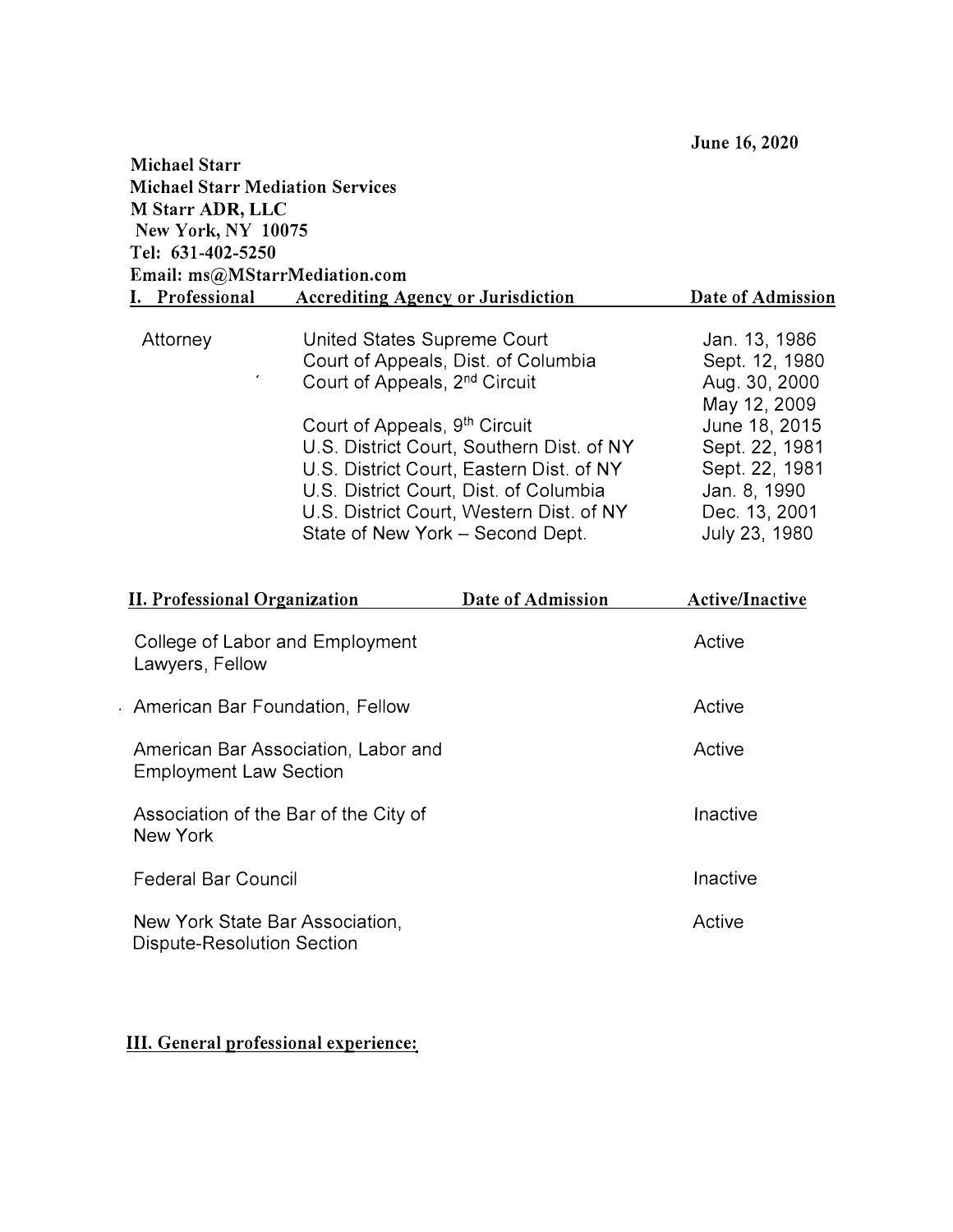#### **III. General professional experience:**

I have over 35 years' experience in complex civil litigation focusing on employment law and labor relations. I have represented clients at hearings and trials (including jury trials) in the SONY and EDNY and other federal courts in the United States, and the N.Y.S. Supreme Court. I have argued numerous appeals in both federal and state courts, including before the Second Circuit, Ninth Circuit, New York State Court of Appeals and the Appellate Division of the New York State Supreme Court.

My practice encompasses federal labor law, non-competition and employee disloyalty, trade-secret misappropriation, employment discrimination and wage-hour law, as well as senior executive employment and ERISA.

Over the course of my legal career, I have also handled other, typically contract-related matters including with respect to disputed real-estate appraisals, shareholder agreements of closely-held corporations, non-competition agreements, unfair competition matters, franchise agreements, and corporate acquisition and divestitures, (including executive compensation and earnouts).

#### **IV. General pertinent experience:**

I have over 25 years' experience as a court-appointed mediator or neutral evaluator in the federal and state courts in New York City, while maintaining a law practice as a litigator for complex civil matters, focusing on labor and employment law. Beginning on July 1, 2019, I became a full-time neutral both privately, as Michael Starr Mediation Services (www.MStarrMediation.com), and through the American Arbitration Association National Panel of Neutrals, and SSAM Alternative Resolution Dispute Services.

In 2017, I conducted for PLI a program called "Mediation Advocacy: Strategies for Effective and Ethical Lawyering," and am the author of "How Mediation Differs From a Judicial Settlement Conferences" (NYLJ Aug. 2019) and "In Mediation, Right is Irrelevant," NYLJ (May 2018). In January 2020, I chaired a panel on "Ethical Issues in Alternative Dispute Resolution" for the NYS Bar Association.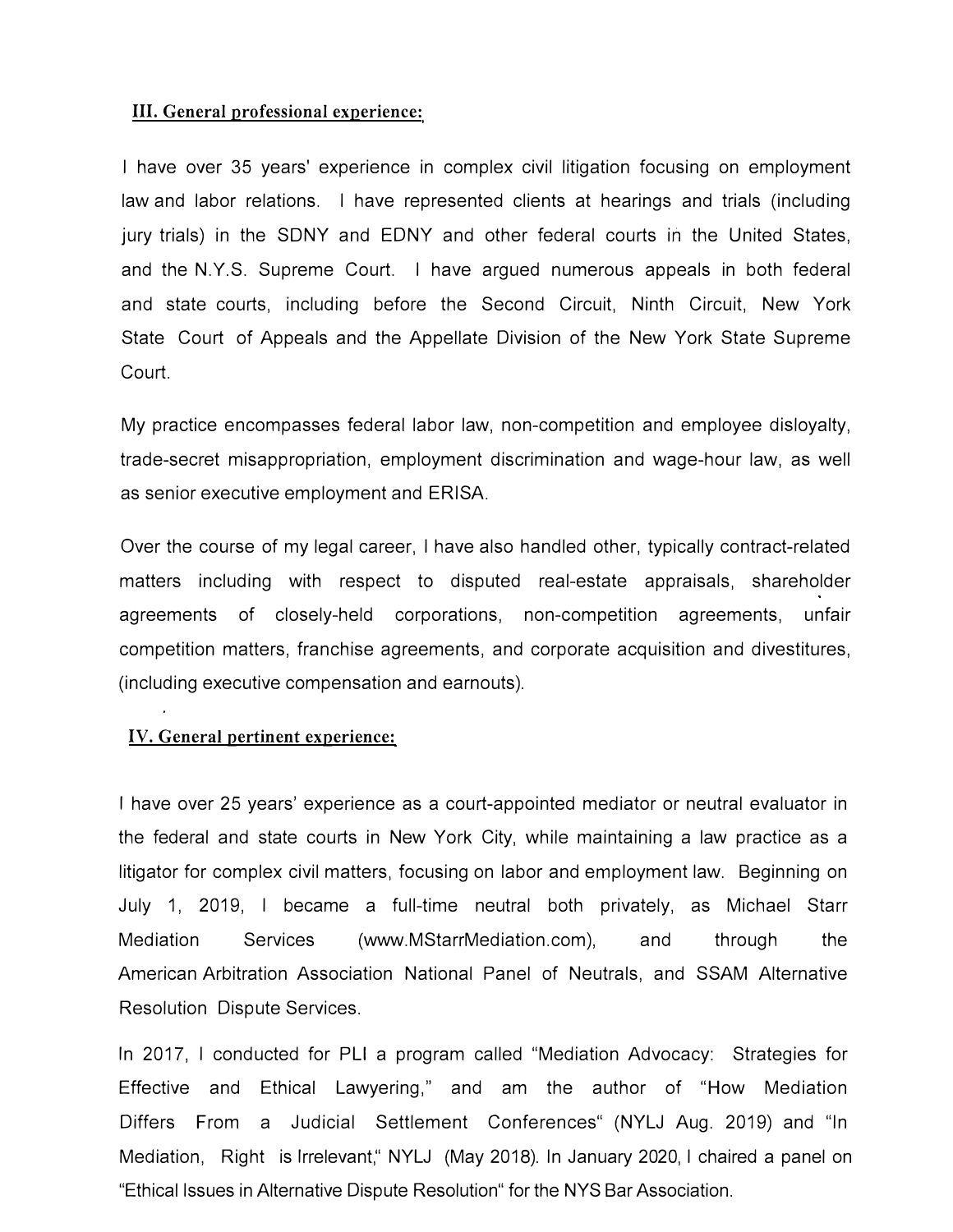In June 2016, I was a panelist for "FLSA Mediation Training," co-sponsored by the Federal Bar Ass'n and the EDNY's ADR Program, and have served as a mediation-advocacy trainer for the NYU Law School Lawyering Program (from 2003-04). in April, 2019, I was a guest presenter at the Columbia Law School, Advanced Mediation Clinic (taught by Prof. Alexandra Carter).

In connection with my service on the EDNY and SONY Panels, I have mediated disputes (and have trained other mediators to mediate disputes) related to FLSA and state wage-hour law (including with respect to nonpayment of minimum wages and overtime, employee misclassification, and joint-employer status). As a member of the mediation panel on the Commercial Division of the State Supreme Court, I have helped to resolve contract disputes involving condominiums, commercial leasing, and business dissolutions.

Further information about my mediation experience is available on my website, www.MStarrMediation.com.

- **V. Mediation training:** NYS Bar Ass'n, Tactical Decisions for Counsel and Clients in Mediation June 2020
- NYS Dispute Resolution Ass'n,  $Co-Mediating$ : How, Why, When?  $-May 2020$
- American Arbitration Ass'n, Advanced Mediator Training, Expanding the Mediator's Toolbox - June 2019
- EDNY: Mediator Ethics and Sexual Harassment Cases March 2019
- SDNY Mediation Office: Exploring the (oh no!) Joint Sessions; Benefits, Detriments & Strategies - Dec. 2018
- NYS Dispute Resolution Ass'n: Power Imbalance in the Wake of Trauma Nov. 2018
- NYS Bar Ass'n: 2 Day Advanced Commercial Mediation Training June 2018
- PLI, Mediation Advocacy: Strategies for Effective and Ethical Lawyering (Instructor) November 2017
- NYS Bar Ass'n: 3 Day Commercial Mediation Training March 2017
- Federal Bar Ass'n & EDNY: FLSA Mediation Training (Instructor) June 2016
- ABA: Advocacy for Clients in Mediation  $-$  Feb. 2013
- SDNY: Refresher Training for Mediators  $-$  Oct. 2012
- EDNY: Cross Cultural Mediation Dec. 2010